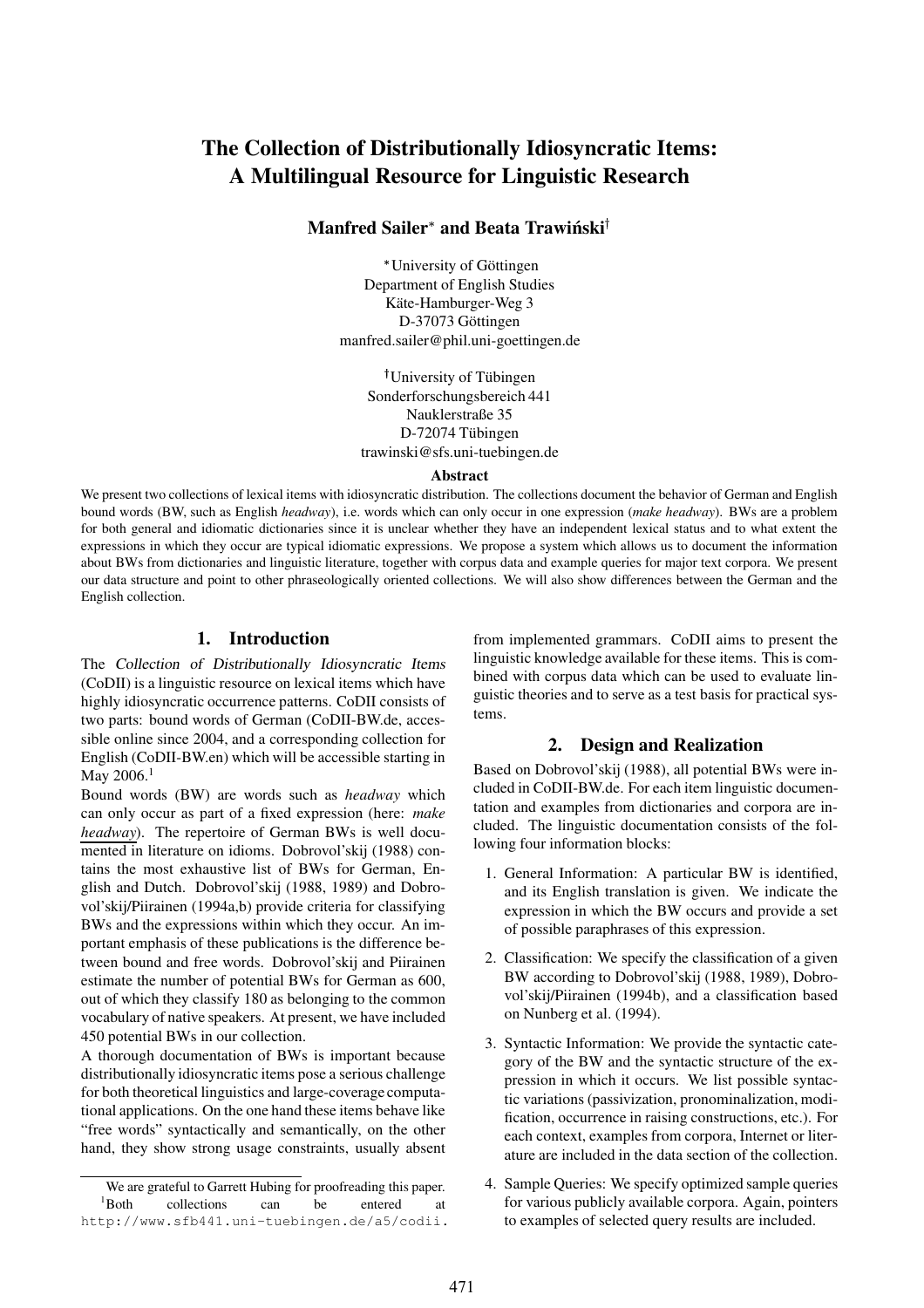This information is internally coded in XML. The DTD has been specified in the following way:

The element codii is the document root. Different collections are identified by attributes type (to specify the collection type) and xml:lang (for the language of the data). The content model of the element codii consists of two elements: dii-list, whose content is a list of distributionally idiosyncratic items, and dii-examples, which contains a list of examples.

The content model of the element  $di$  i  $-1$  i st consists of a list of dii-entry elements. The content model of a dii-entry element consists of a set of elements which encode the four information blocks mentioned above: The content of a dii element gives the lexical item itself in the original language and, where possible, an English translation. A dii-expression element gives the expression in which the BW occurs. We collect the documentation of the item in a dii-classification element. Here, we indicate which information different dictionaries give (and if they list the particular item at all), and how the given item was classified in linguistic literature. Information about the syntax of the item and its expression are given in a dii-syntax element. Finally, a dii-queries element contains example queries for the given BW. For each of these pieces of information, we include pointers to relevant examples from the dii-examples element.

Figure 1 presents a fragment of the element dii-entry describing the German BW *Zampano* 'golden boy'.

The content model of the element dii-examples consists of a list of example elements linked with appropriate entries by means of the attributes dii and id. Figure 2 shows the element example describing a corpus example for the BW *Zampano* 'golden boy'.

For syntactic descriptions of BWs and their associated expressions we used the Stuttgart-Tübingen Tagset (STTS) (http://www.sfs.uni-tuebingen.de/Elwis/

stts/stts.html). The examples in CoDII currently stem from corpora of the Institut für Deutsche Sprache (IDS) (http://www.ids-mannheim.de/cosmas2/),

the corpus of the Digitales Wörterbuch der Deutschen Sprache (DWDS, http://www.dwds.de/), TIGERSearch, a search engine for retrieving information from a database of graph structures (http://www.ims.uni-stuttgart.de/

projekte/TIGER/TIGERSearch/), and the Internet via Google.

Figure 3 shows the browser display of one of the 450 entries of CoDII-BW.de. The user interface displays all the linguistic information for the particular BW. Comments, information about the classification systems and the relevant examples can be obtained by clicking the links in this display. Not all 450 entries in CoDII-BW.de are equally exhaustively filled in, but the flexible XML encoding makes it possible to add more information and to update the collection using an XSL transformation.

# **3. CoDII for English**

The German part of CoDII has been complemented with an English version. This collection is based on the approxi-

```
<dii-entry id="zampano">
    <dii>
      <ol>Zampano</ol>
     <en>golden boy</en>
    </dii>
    <dii-expression>
     <ol>der gro&#223;e Zampano</ol>
      <en>the big doer</en>
    </dii-expression>
    <dii-classification>
      <dii-class class="dekompo" type="A5">
         <bibliography bib-item="A5"/>
      </dii-class>
    </dii-classification>
    <dii-syntax hits="zampano-Bsp
              zampano-apposition" cat="NE">
       <dii-expression-syntax cat="NP">
         der/ART groß e/ADJA Zampano/NE
       </dii-expression-syntax>
       <variation kind="OPEN"
               hits="zampano-ecclestone">
          <comment status="external">
             Spitzname von Formel-1-Manager
             Bernie Ecclestone
          </comment>
       </variation>
    </dii-syntax>
    <dii-queries>
      <query type="cosmasII">
          <query-text><![CDATA[Zampano]]>
          </query-text>
       </query>
    </dii-queries>
</dii-entry>
```
#### Figure 1: The CoDII-XML-encoding of *Zampano*

```
<example dii="zampano" id="zampano-Bsp">
 <source corpus="cosmasII">
   R97/APR.32703 Frankfurter Rundschau,
   29.04.1997, S. 15, Ressort: WIRTSCHAFT;
   F\&\#252; r eine lohnende \&\#220;bernahme
   sind einige Hü rden zu nehmen
 </source>
 \langle 01 >"Ich glaube nicht, daà da Manna vom
    Himmel fä11t und der groàe
    Zampano fü r diverse neue Stellen
    sorgt", meint der Betriebsratschef der
    Vegesacker Werft, Wolfgang Dettmer.
 \langle/01>
</example>
```
Figure 2: The CoDII-XML-description of a corpus example for *Zampano*

mately 100 English BWs in Dobrovol'skij (1988). The underlying XML encoding of CoDII-BW.de proved suitable for an expansion to English. The differences between the collections reflect different degrees of linguistic documentation for the two languages:

We used the syntactic annotation scheme from the Syn-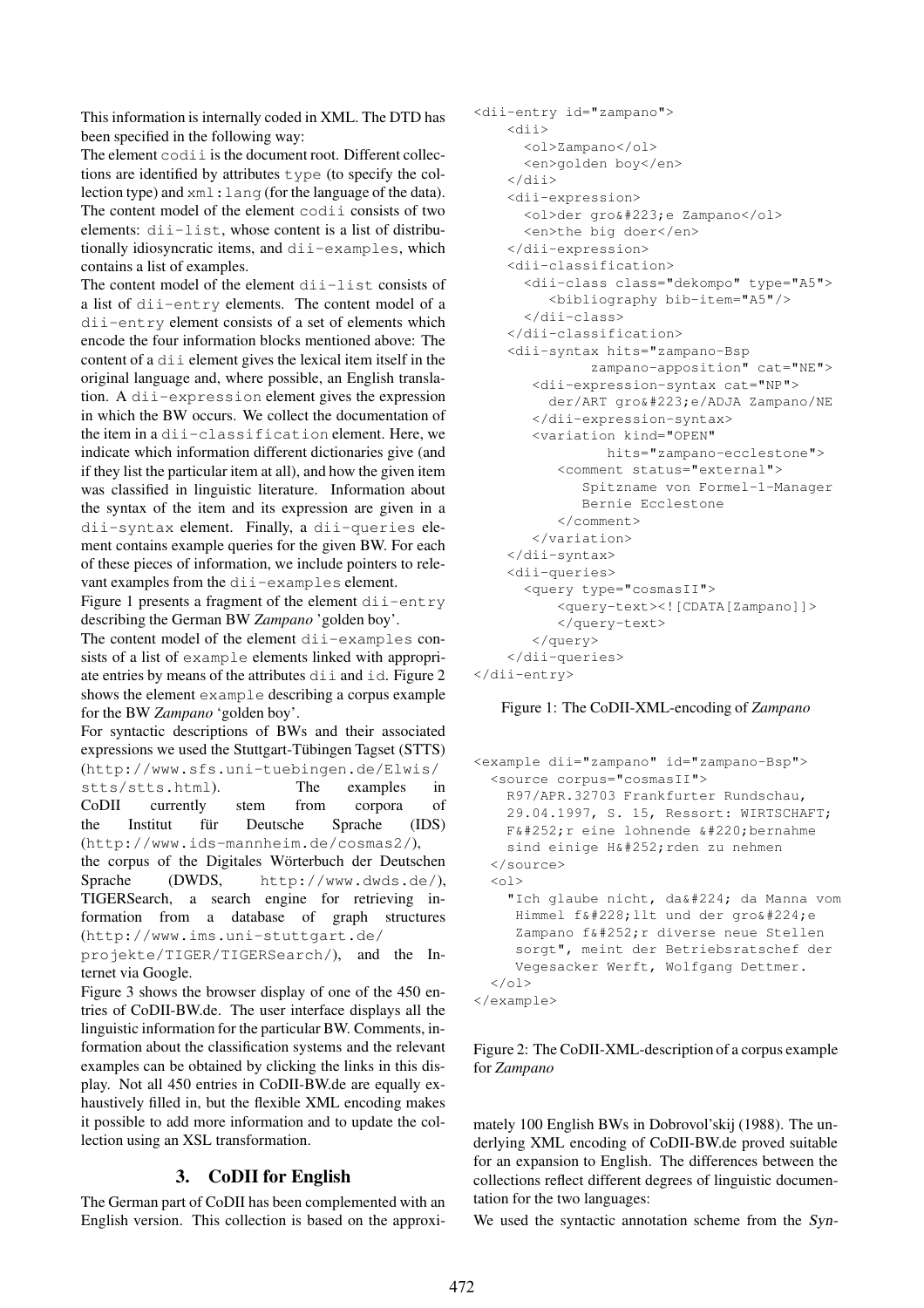

Figure 3: Browser display for the entry *Zampano*

tactically Annotated Idiom Database (SAID, Kuiper et al. (2003)) since this collection seemed to be the best reference point for a further study of the syntactic behavior of expressions with BWs. Due to the small amount of attention that BWs have received within English phraseological literature, we focused on the information given in idiom dictionaries and regular dictionaries. The only classification directly available for English BWs was that of Dobrovol'skij (1988). Additionally, we applied the classification of Dobrovol'skij/Piirainen (1994a), which is a classification of expressions rather than of individual BWs. The examples in the English collection stem mainly from dictionaries, the Internet and from the British National Corpus (via the SARA software package; http://www.natcorp.ox.ac.uk/sara/).

The German collection was developed in a project involving a small number of researchers who were at the same time developing the architecture of the collection. In contrast to this, the data for the English collection has mainly been compiled by a group of 25 advanced undergraduate students of English at the University of Göttingen. This was possible because the clear XML data structure served as a guideline. Some students investigated aspects of individual items, others integrated information from different dictionaries. The structure of CoDII allowed for a direct integration of the data and the observationsfrom these studies. It is worth mentioning that even though the majority of the students had no previous experience with corpus research nor

with XML, they were able to contribute independently to the collection after only a 4 hours tutorial. The document verification tools of XML editors were extremely helpful, here. (The majority of the students used the free XML editor cooktop, http://www.xmlcooktop.de)

### **4. Similar Collections**

CoDII aims to serve as a database for linguistic research: Existing linguistic analyses have been compiled and can be extended, and CoDII is becoming a multilingual resource. Several other projects have constructed resources for idiomatic expressions. These projects differ from CoDII by the corpora used, the kind of data and the applied methods. Usuelle Wortverbindungen (Conventionalized Word Combinations<sup>2</sup>) of the IDS (Steyer, 2004) starts from statistically highly frequent words which undergo a co-occurrence analysis. This analysis serves as the basis for a linguistic and lexicographic description of the typical usage patterns of a word. In contrast to this collection, CoDII is based on linguistic intuitions and theoretical considerations. In part, this is due to the low frequency of a number of BWs. Another important difference is that IDS project only uses the corpora of the IDS — to have full control over the frequency data. For CoDII we try to collect as much information as possible about a given item. For this reason we want

<sup>2</sup>http://www.ids-mannheim.de/lexik/ UsuelleWortverbindungen